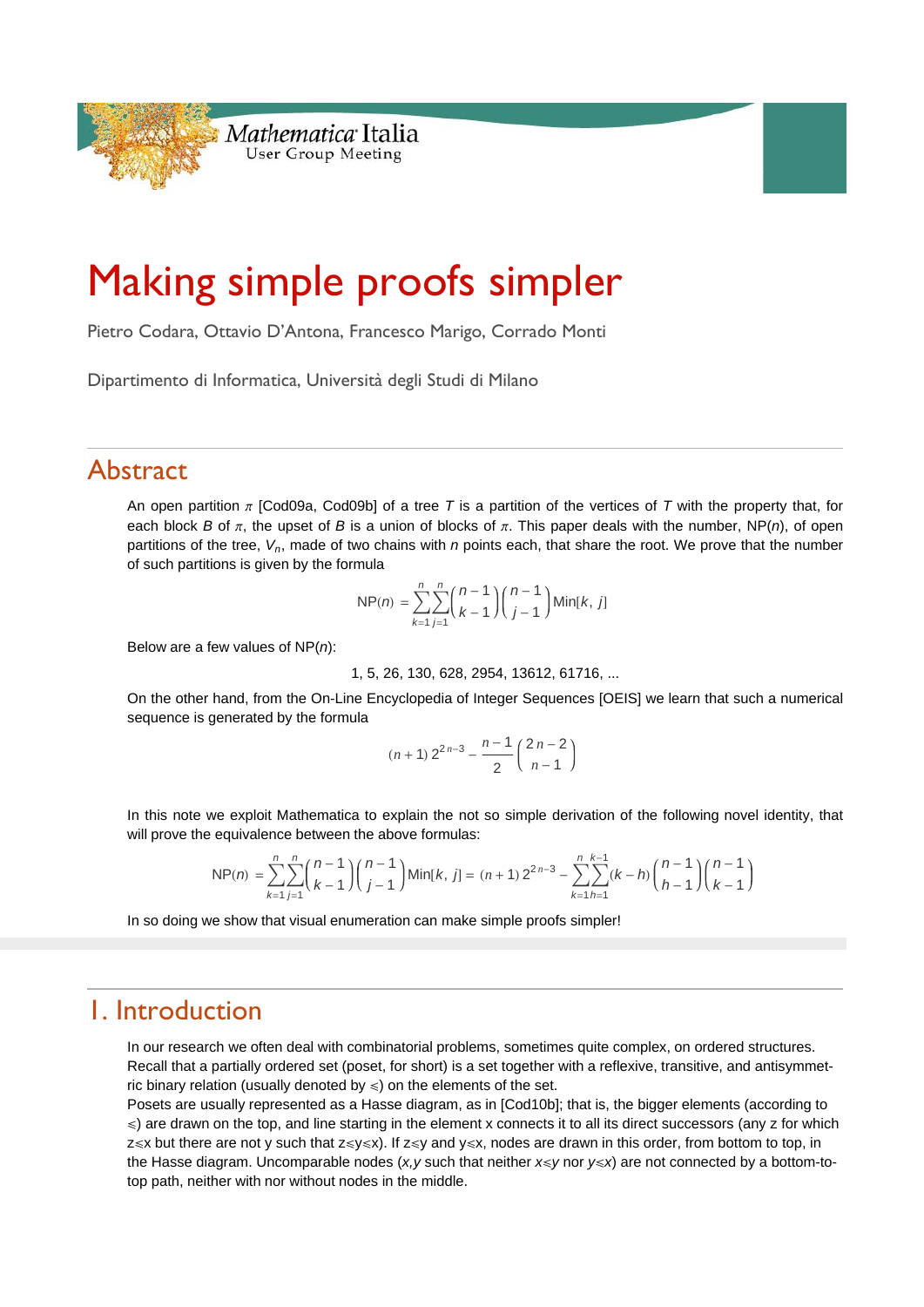Our attention is mainly addressed to a certain category of posets: those composed by two chains that share the same root. The Hasse diagram for this kind of structures is this:

 $ln[21]$ :=

```
n 3;
catL  Join1,Range2, n21,2;
catR  Range1, n21,2;
nodes UnioncatL,catR;
poset MakeGraphnodes,IsEdge;
PosetPlotposet
```


 $Q<sub>U</sub>$ t $|Q<sub>6</sub>|$ 

This will allow us to call a structure of this kind a *V-Poset*.

Now, we are interested in partitions of a poset: namely, a **partition** of a poset is a division of its nodes into nonoverlapping and non-empty **blocks** whose union is the set of nodes. There are many ways to define classes of possible partitions on posets that are useful to conserve some property about the relationship that defines the poset. In particular, we will use **open partitions** [Cod09a, Cod09b]: an open partition of a Poset is, informally speaking, a partition where, for any block X, every node that is under a node included in X is part of a block where all the nodes are under an element of X.

We can formally describe this property using the notion of filter. A filter of an element x of a Poset ( $P,\leqslant$ ) is a set, denoted as  $\hat{}$ x, of all the elements y $\in$ P such that y $\le x$ . We can now associate to a partition  $\pi$  another relationship  $\le$  such that B $\le$ C for B,C  $\in \pi$  if  $\exists$  b  $\in$  B and  $\exists$  c  $\in$  C for which b $\le$ c. Now, if  $\pi$  is an open partition, for each of its blocks B exists a collection  $\kappa \subseteq \pi$  of blocks of  $\pi$  such that

$$
\uparrow B = \bigcup\nolimits_{C \in \kappa} C
$$

This can be easily decribed in this way: the filter of a block does not "break" any other block.

Partitions will be drawn in this work automatically by a simple Mathematica package we developed, by means of colors: elements in the same block will have same color; those in different blocks will have different colors. We remind the reader that, since a block of a partition is defined only by its member, the color is not important: given a partition, and swapping all the colors of its blocks, we will have exactly the same partition; no matter what the color of its blocks are, that will not be a different partition. Now let us see how an open partition of a V-poset look like:

```
aPartition1,2,3, 4, 5;
PosetPlotposet, aPartition
```


We can see how under the red block we have the blue one, but no node of the other blocks; in the same way, under the yellow block we have the green one and the blue one, but no other elements for the other blocks.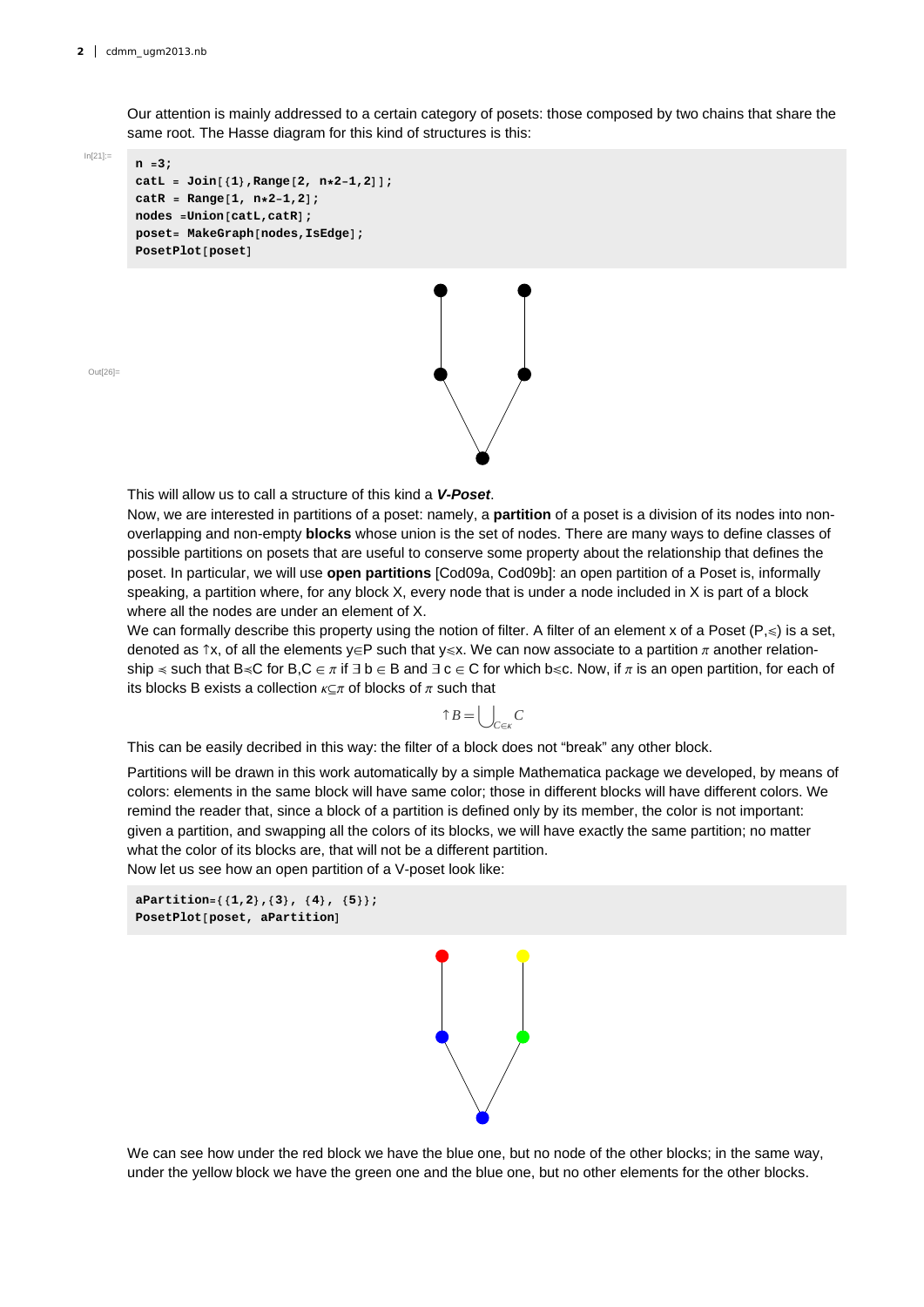### 3. How many open partitions could we have?

We are interested in the following combinatorial problem: given a V-poset composed by two chains of *n* elements each, how many open partitions could we have? Is there a closed form? Can this be expressed without explicit summations?

To count these kind of partitions, it is convenient to define them in a simpler way. Indeed, we can note that they are completely defined by:

- **a** partition on the left chain
- **a** partition on the right chain
- a number of blocks to join, at the bottom, between the two partitions (we necessarily have to join the bottom block of both, because they share the root node)

Let us see this with *Mathematica*:

## *Note:* to see the Manipulating boxes, **please execute all Initialization Cells**:

Menu-Evalutation-Evaluate Initialization Cells

Ġ joinLevel  $\triangleleft$  $\overline{\mathbb{R}}$  $+$   $-$ 

This provides naturally a counting of the partitions on the V-poset. All we need to know is that the number of open partitions on a chain of *n* elements in *k* block is  ${n-1 \choose k-1}$  (to briefly prove this fact, just think as putting k-1 "separators" on the edges of the chain). Therefore, we can count all the possibile partitions on each chain with *k*  and *j* blocks respectively, and we know that they can be joined in *Min{ k , j }* different ways. Calling *n* the number of nodes in each chain, this gives us the following formula:

$$
NP(n) = \sum_{k=1}^{n} \sum_{j=1}^{n} {n-1 \choose k-1} {n-1 \choose j-1} Min[k, j]
$$

With *Mathematica*, we can illustrate the meaning of this:

*k*1

$$
\sum_{\text{out}_{\text{SPI} =}}^{n} \sum_{k=1}^{n} \sum_{j=1}^{n} {n-1 \choose k-1} {n-1 \choose j-1} \text{Min}[k, j]
$$

Out[30]//TableForm=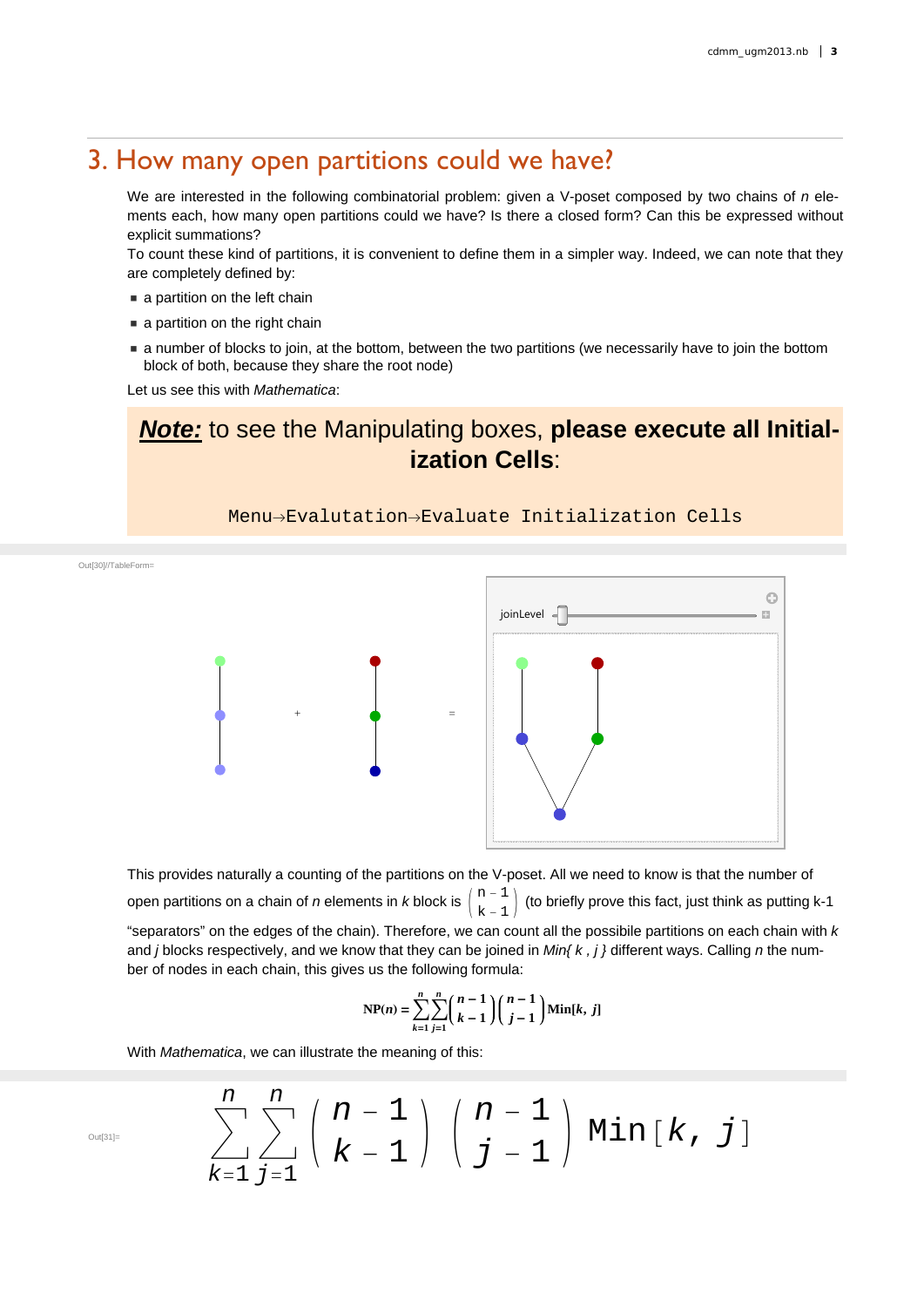

# 4. Our first statement

$$
NP(n) = \sum_{k=1}^{n} \sum_{j=1}^{n} {n-1 \choose k-1} {n-1 \choose j-1} Min[k, j] =
$$

$$
= \sum_{j=1}^{n} \left( \sum_{k=j}^{n} {n-1 \choose k-1} \right)^2
$$

### 4.1 Algebraic proof

This first statement is simple but not exactly trivial. It can be proved with algebra; we also tried to do it symbolically with *Mathematica* but effort was of little avail. First,

$$
NP(n) = \sum_{k=1}^{n} \sum_{h=1}^{n} Min[k, h] \cdot {n-1 \choose k-1} {n-1 \choose h-1} =
$$
  
=  $\sum_{j=1}^{n} \sum_{k=j}^{n} \sum_{h=j}^{n} {n-1 \choose k-1} {n-1 \choose h-1}$ 

since every couple *k,h* is counted exactly Min[*k,h*] times if the index of the inner summation starts with *j*. Now, let us move the first binomial coefficient out:

$$
=\Sigma_{j=1}^n\,\Sigma_{k=j}^n\bigg[\binom{n-1}{k-1}\,\Sigma_{h=j}^n\binom{n-1}{h-1}\bigg]=
$$

and then, also the inner sum: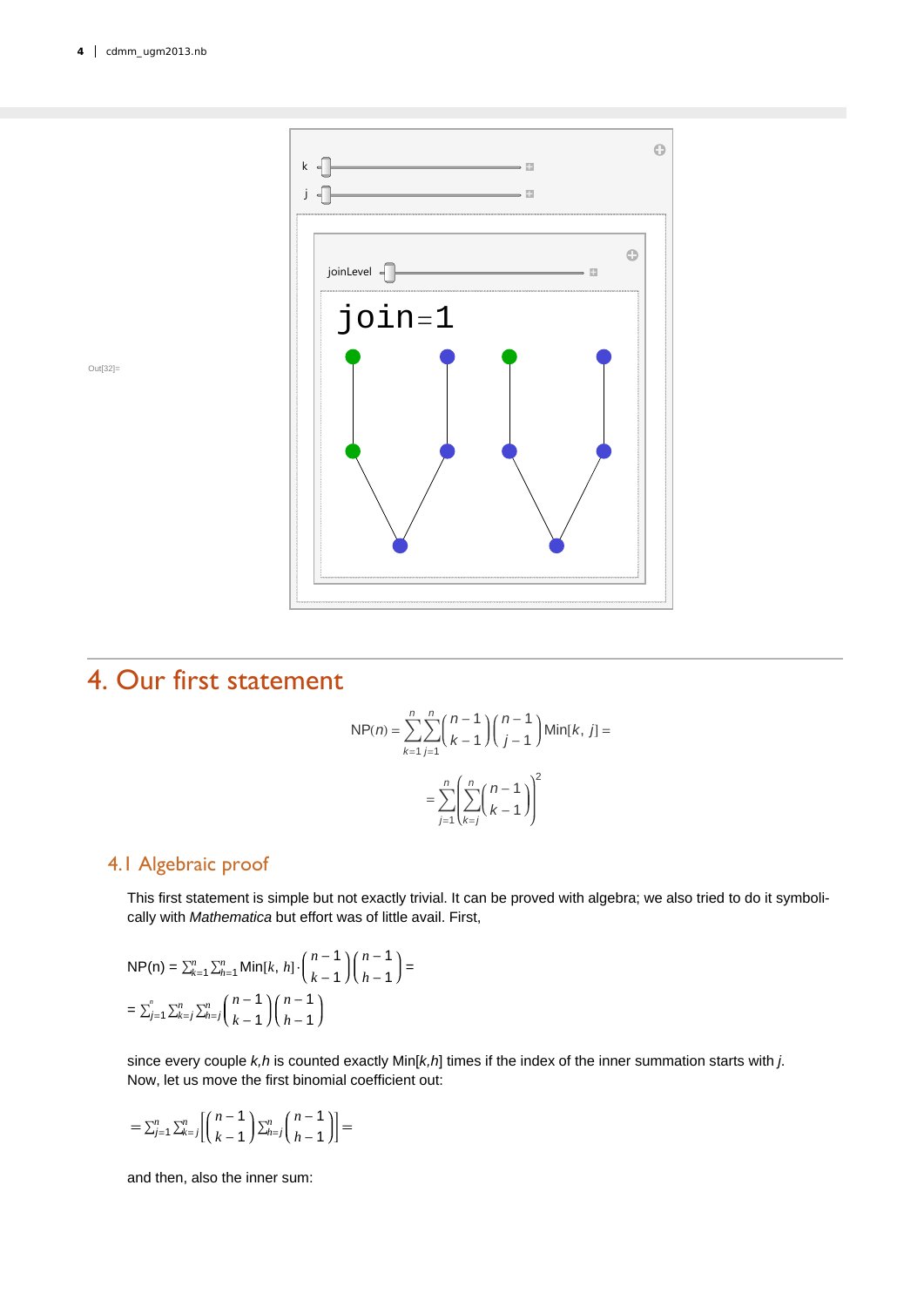$$
=\sum_{j=1}^n\binom{n-1}{k-j}\binom{n-1}{k-1}\left(\sum_{k=j}^n\binom{n-1}{k-1}\right)=
$$

In the end, we have:

$$
=\sum_{i=1}^n\left[\sum_{j=i}^n\binom{n-1}{k-1}\right]^2
$$

Which was what we wanted.

#### 4.2 A visual proof

Nevertheless, we know the meaning of the first formula, and we have visualized it. We could prove the equivalence in a combinatorial way, just by understanding why the second formula counts exactly the same objects counted by the first one. Proving the fact that the two expressions count the same objects is the same as proving that they are equal. With *Mathematica* we can visualize these summatories and show explicitly how the objects that are counted are, again, all the open partitions of a V-poset:

$$
\sum_{\text{Out[33] =}}^{n} \left( \sum_{k=j}^{n} \left( \frac{n-1}{k-1} \right) \right)^2
$$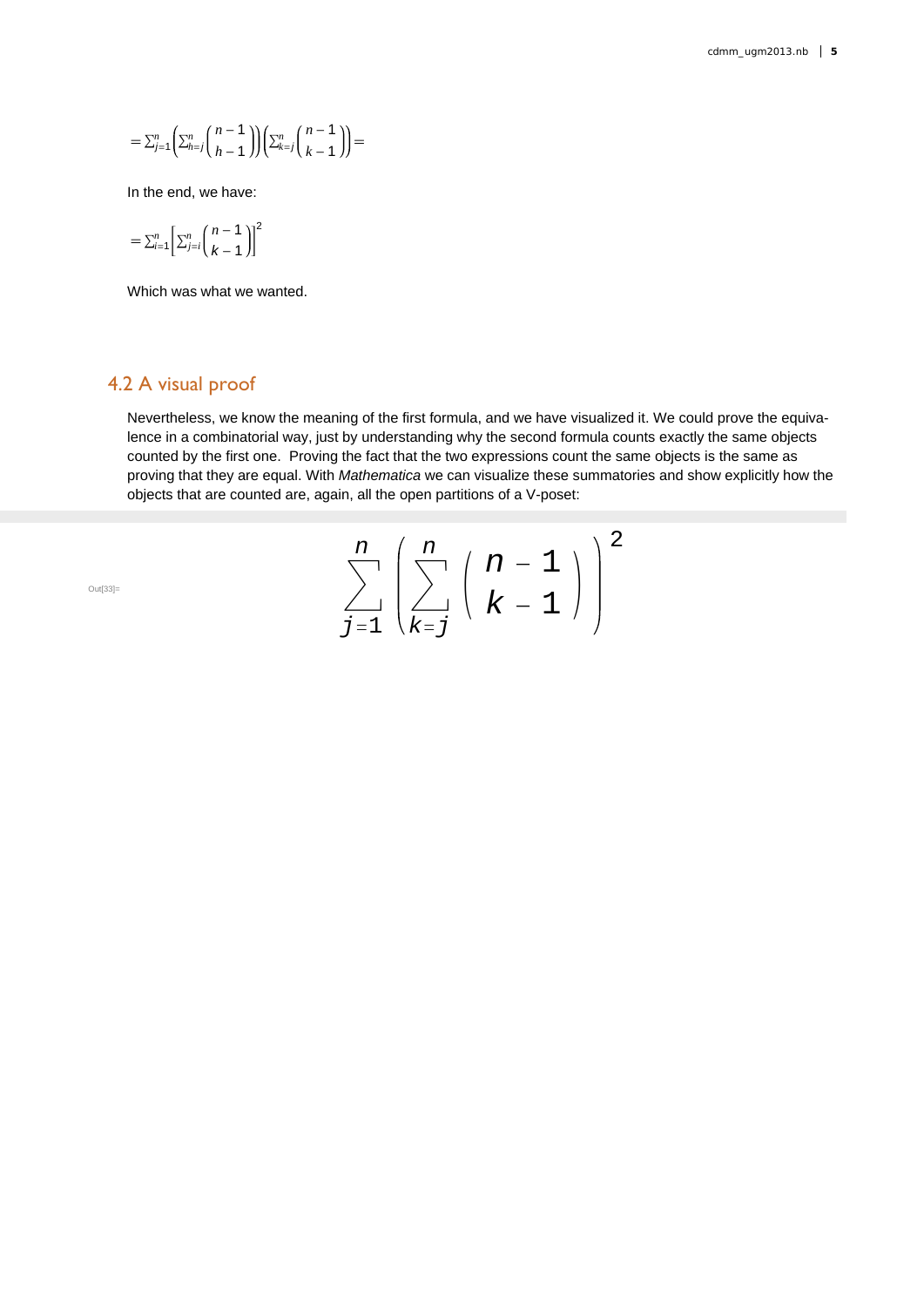

# 5. A second statement

NP(n) = 
$$
2^{n-1}
$$
 \* (n + 1)  $2^{n-2}$  -  $\sum_{k=1}^{n} \sum_{h=1}^{k-1} (k-h) {n-1 \choose h-1} {n-1 \choose k-1}$ 

### 5.1 Algebric proof

This proof is not simple in algebraic ways. We start from the equation

$$
NP(n) = \sum_{h,k=1}^{n} m \, i \, n(h,\,k) \binom{n-1}{h-1} \binom{n-1}{k-1}
$$

In order to give another expression to *NP(n)*, we use the following lemma:

#### **Lemma 1.**

Let  $a_i$ ,  $b_i$  with  $i=1,...,n$  be two symmetric sequences of positive real numbers, that is  $a_i = a_{n+1-i}$  and  $b_i = b_{n+1-i}$ .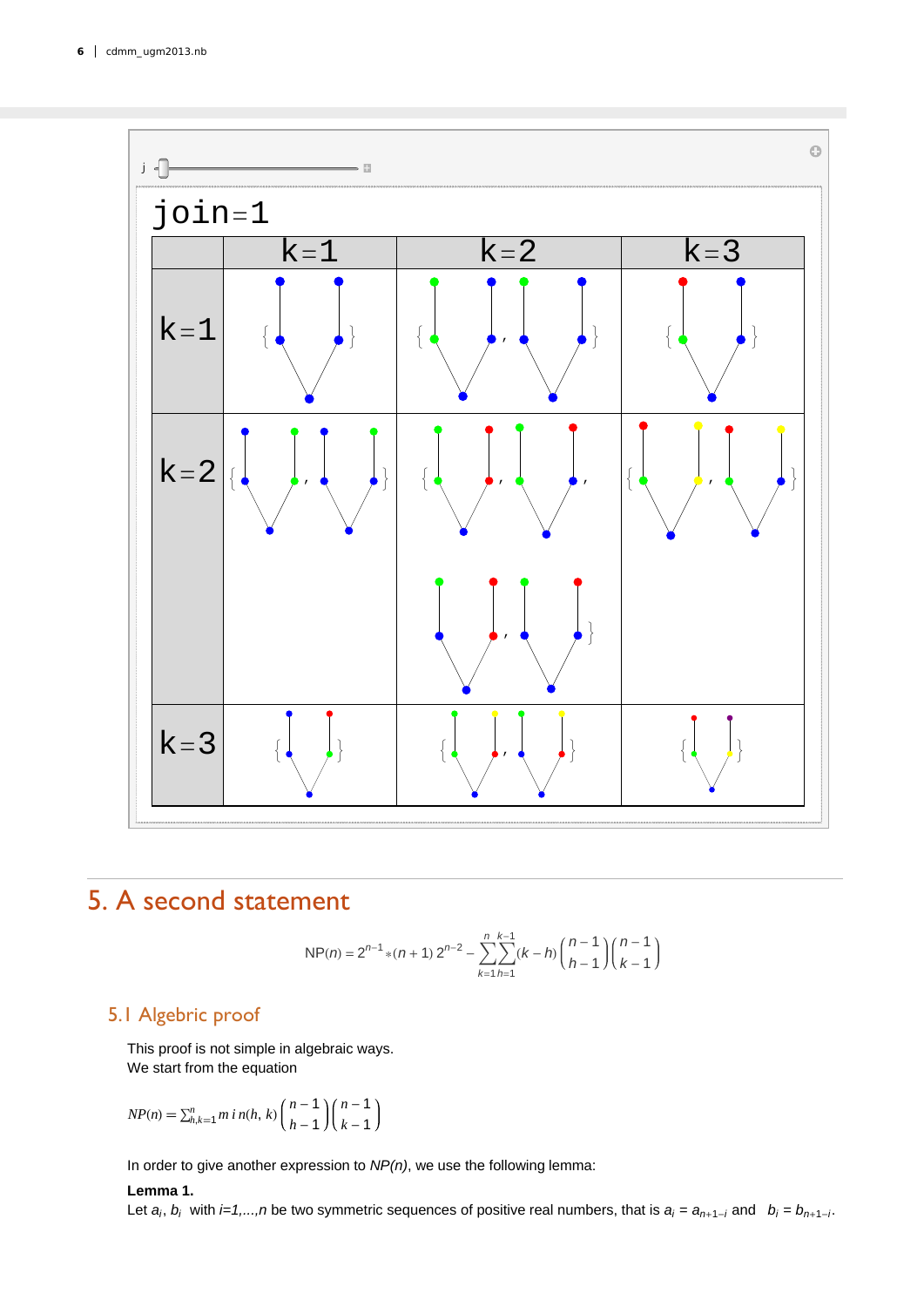Let  $A = \sum_{i=1}^{n} a_i$  and  $B = \sum_{i=1}^{n} b_i$  be the sums of the two sequences. Then

$$
\sum_{h,k=1}^{n} m i n(h, k) a_h b_k = \frac{n+1}{2} A B - \sum_{h \leq k=1}^{n} (k-h) a_h b_k
$$

*Proof.* Let us write

$$
X = \sum_{h,k=1}^{n} m i n(h, k) a_h b_k
$$

We can change the indexes into  $h \rightarrow n + 1 - h$  and  $k \rightarrow n + 1 - k$ , and, because of the simmetry of the two sequences, we have

 $X = \sum_{h,k=1}^{n} (n+1 - m a x(h, k)) a_h b_k$ 

Summing the two expressions for *X*, we have

$$
2 X = \sum_{h,k=1}^{n} (n + 1 + m i n(h, k) - m a x(h, k)) a_h b_k =
$$
  
=  $\sum_{h,k=1}^{n} (n + 1 - |k - h|) a_h b_k =$   
=  $(n + 1) \sum_{h,k=1}^{n} a_h b_k - \sum_{h,k=1}^{n} |k - h| a_h b_k =$   
=  $(n + 1) A B - 2 \sum_{h \leq k=1}^{n} (k - h) a_h b_k$ 

And dividing by two we have

$$
X = \frac{n+1}{2} A B - \sum_{h \le k=1}^{n} (k-h) a_h b_k,
$$

This proves the lemma.

 $\Box$ 

This result is also very similar to the one proved by Codara in [Cod10a]. Now we apply this lemma to our equation, with the sequences

$$
a_i = b_i = \binom{n-1}{i-1}
$$

We have

$$
NP(n) = \sum_{h,k=1}^{n} m \, i \, n(h, k) \binom{n-1}{h-1} \binom{n-1}{k-1} =
$$
\n
$$
= \frac{n+1}{2} \sum_{h=1}^{n} \binom{n-1}{h-1} \sum_{k=1}^{n} \binom{n-1}{k-1} - \sum_{h=k=1}^{n} (k-h) \binom{n-1}{h-1} \binom{n-1}{k-1} =
$$
\n
$$
= \frac{n+1}{2} 2^{n-1} 2^{n-1} - \sum_{h=k=1}^{n} (k-h) \binom{n-1}{h-1} \binom{n-1}{k-1}
$$

and finally

$$
NP(n) = (n+1) 2^{2n-3} - \sum_{h=k+1}^{n} (k-h) \binom{n-1}{h-1} \binom{n-1}{k-1}
$$

which was what we wanted.

#### 5.2 Visual proof

Again, to prove the statement in a combinatorial way, we just have to show that it counts all the open partitions of a V-poset. This time, though, we do not have directly a summation, but the formula is composed by a difference instead. So, we will recognize what every part of this difference means for our partitions.

The first part — the minuend — is a product. A product, in combinatorics, very often means a cartesian product between two sets: this is the case. In fact, this product can be seen as the product between these two sets. The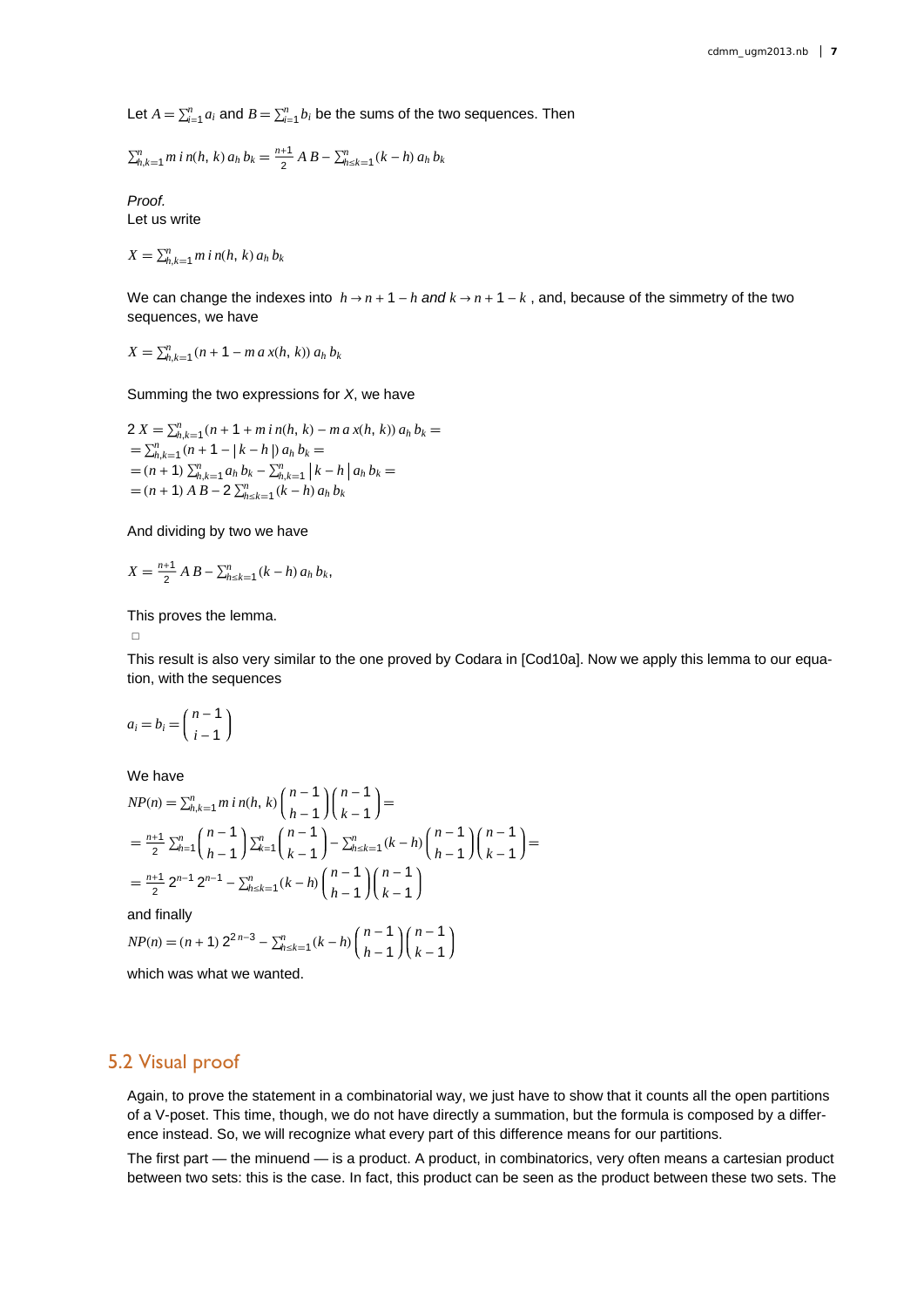#### following, of 2<sup>n-1</sup>elements, is the set of all the open partitions of the left chain of the V-poset:



The equivalence between the sommation of binomials with the same top number and the corrispondent power of 2 is indeed well known.

The second set of the cartesian product is made by all the pairings of an open partition on the right chain, and a number that can be seen as a join level. This number will range from 1 to the number of blocks defined by the partition on this chain. So we have these objects:

$$
\left( n+1\right) \ 2^{n-2}\ =\ 2^{n-1}\cdot \frac{n+1}{2}
$$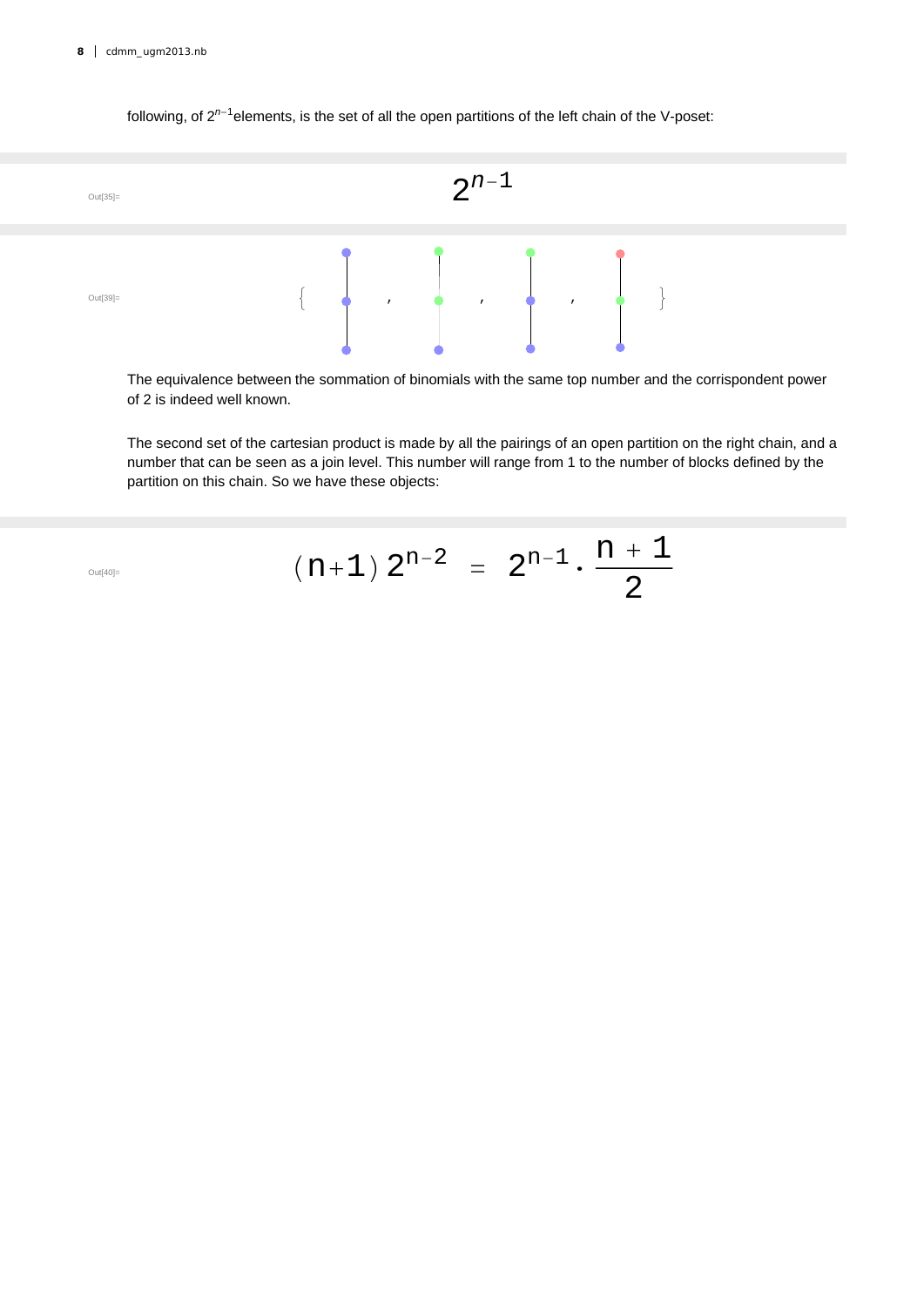

Out[42]=

The trick to understand the subtraction of our formula is that not all the pairings between these two sets are legal. What is counted by the subtrahend of the formula are extacly these uncorrect pairings. Let us see this directly:

$$
\sum_{k=1}^{n} \sum_{h=1}^{k-1} (k-h) \binom{n-1}{h-1} \binom{n-1}{k-1}
$$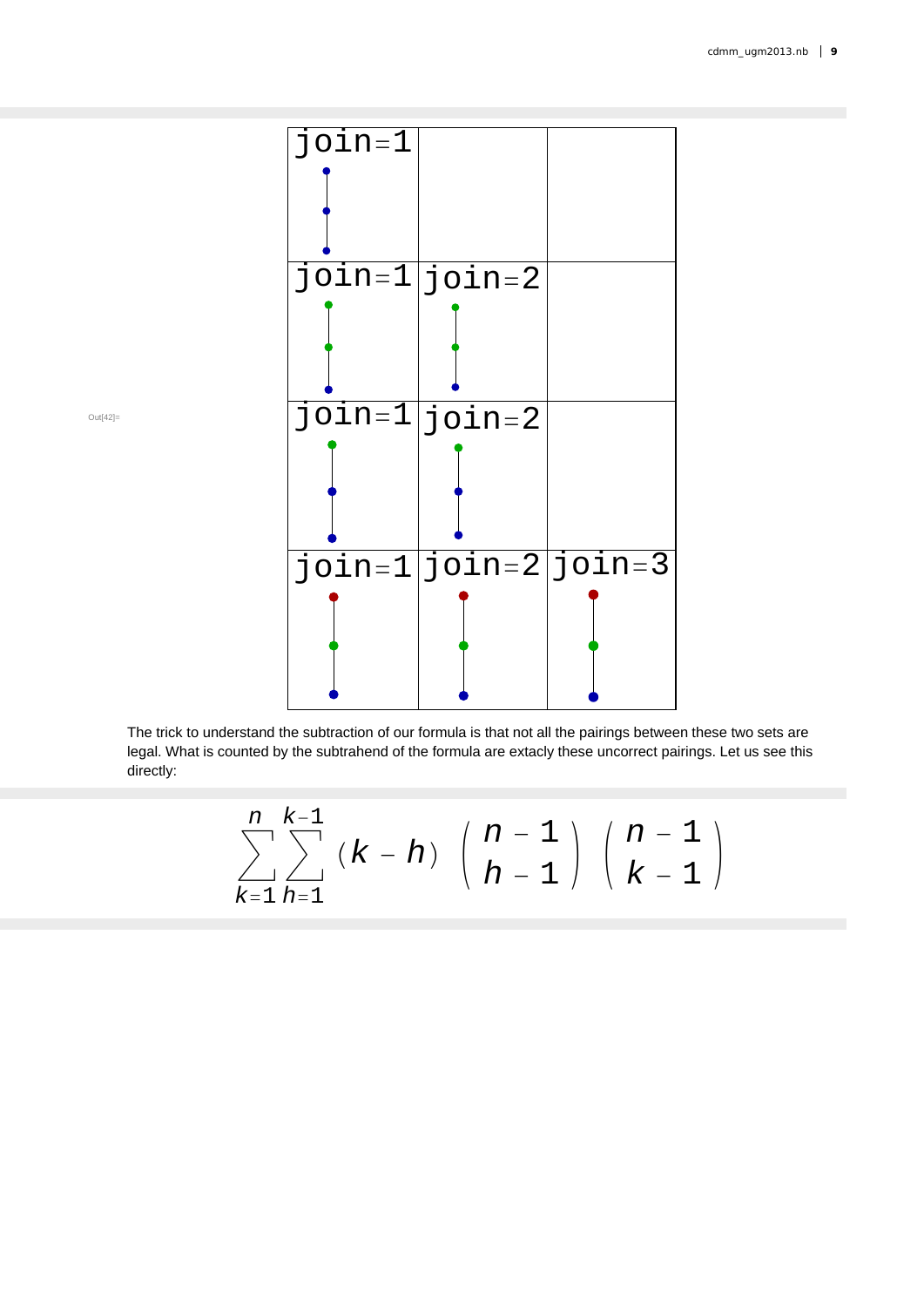

So our formula can be seen as a subtraction of elements from a product, and can be represented in this way:

$$
2^{n-1}*(n+1) 2^{n-2} - \sum_{k=1}^{n} \sum_{h=1}^{k-1} (k-h) \binom{n-1}{h-1} \binom{n-1}{k-1}
$$